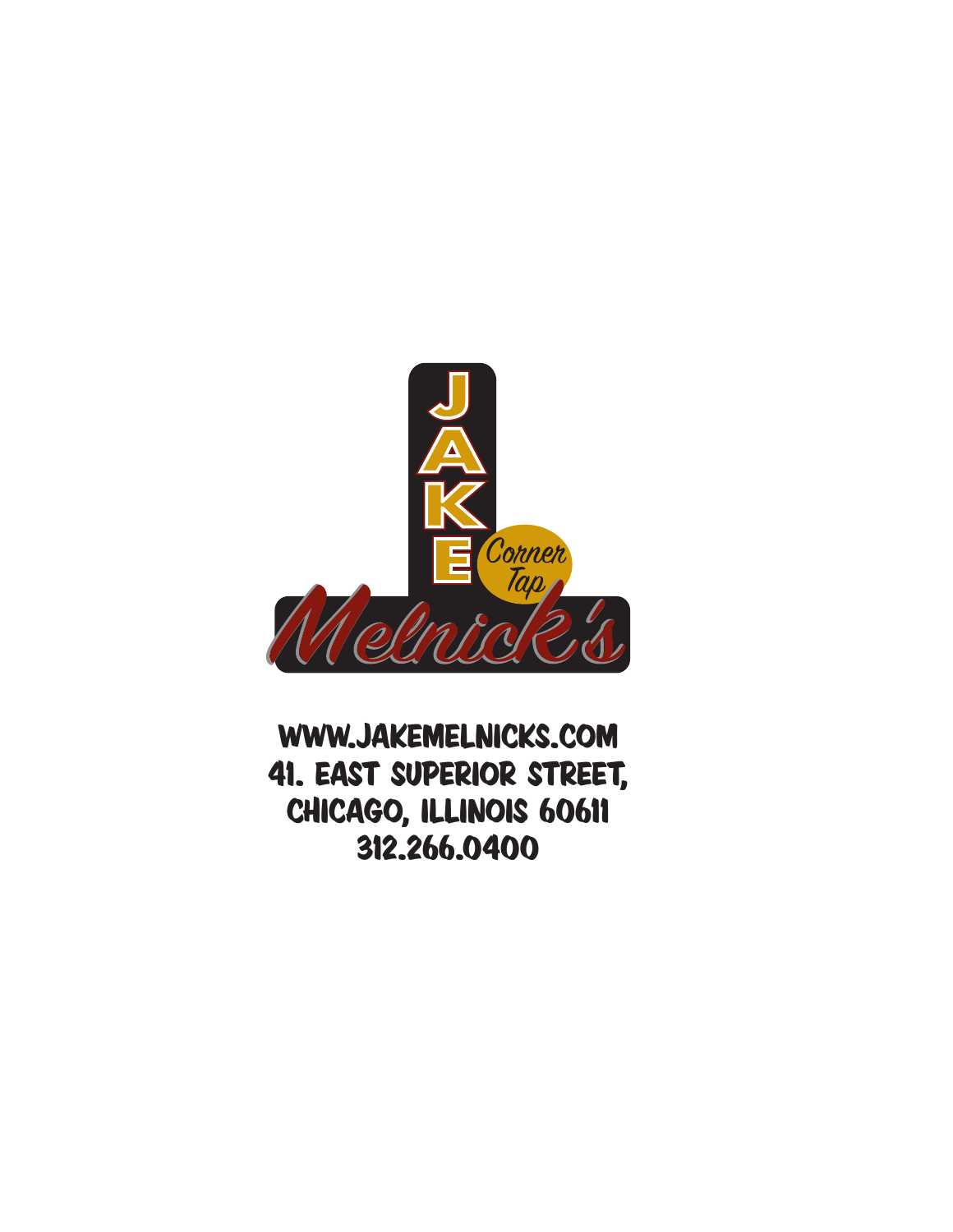

**Bloody Mary** 13.00 Titos Vodka, Housemade Bloody Mary Mix add Miller High Life Pony 2.00

**Ranch Water** 14.00 Silver Tequila, Lime, Ancho Reyes Chili Liquor, Soda

**It's A Small World Aperol** 14.00 Aperol, Bubbles & Club Soda

**Cocoa Puff Old Fashioned** 14.00 Infused Bourbon, Demerara, Xocolatl Mole & Angostura

> **Paloma** 14.00 Tequila, Grapefruit, Soda, Lime

**20th Century** 14.00 Gin, White Chocolate, Lillet & Lemon

**Passion Fruit Daiquiri** 14.00 JM Rum Blend, Passion Fruit, Lime & Sugar

Beer & a Shot

**Chicago Handshake**12.00 Malort & 12oz Old Style

**Spaghett** 12.00 Aperol, Lemon & 12oz High Life

**Gin & (apple) Juice** 12.00 Gin & 12oz Blakes Hard Cider

**Captain Sprecher** 8.00 Spiced Rum, Sprecher Draught 'Root' Beer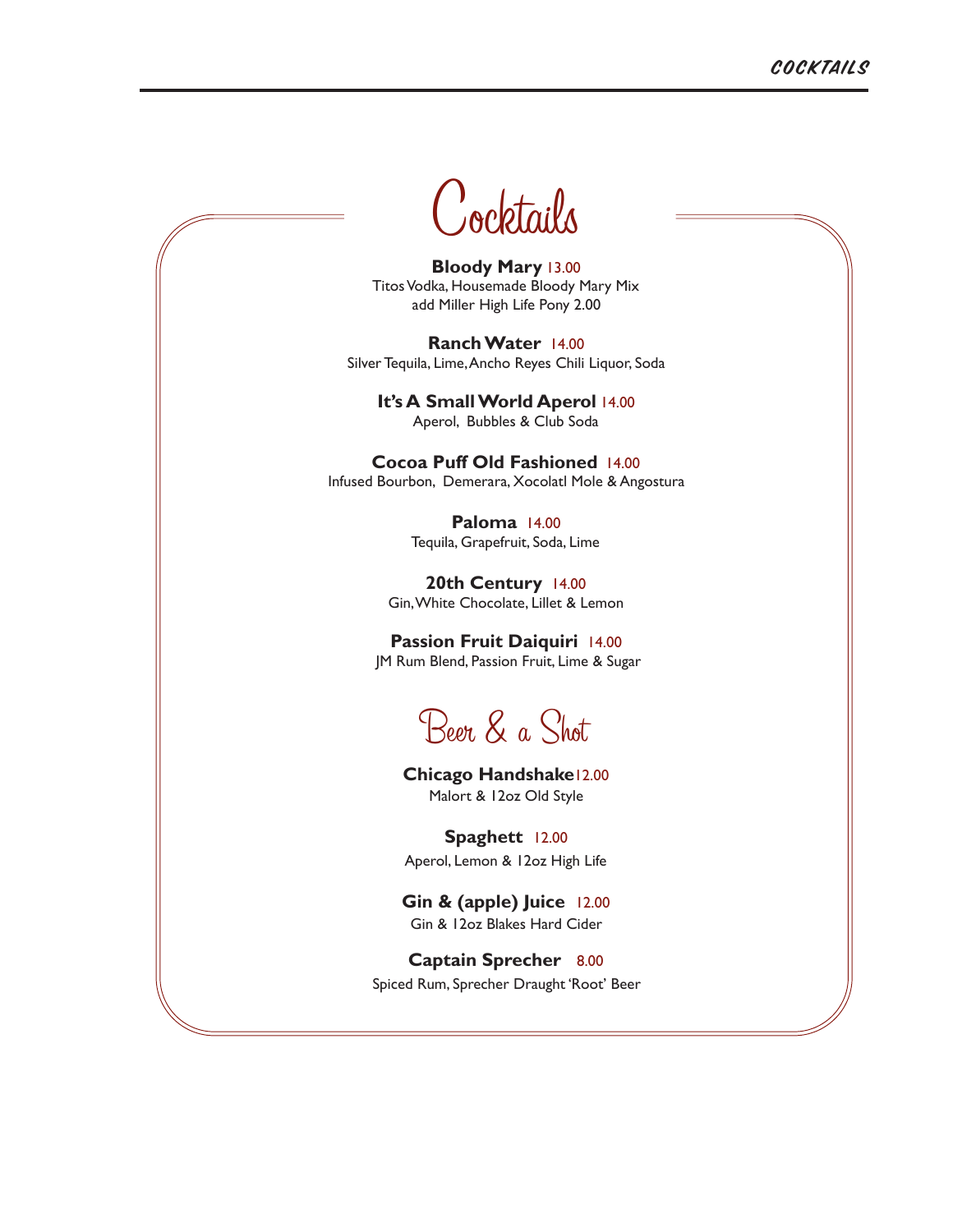# Goose Island Bourbon County - 16.9 oz

### **2019 Bourbon County Stout** – 45.00

 Aged in a mix of Heaven Hill, Buffalo Trace, and Wild Turkey barrels, yields a rich, complex mouthfeel. Flavors of cocoa, fudge, vanilla, caramel, almond, plus leather and tobacco, permeate this beer and deepen with each sip.

### **2019 Bourbon County Mon Chéri** – 50.00

Mon Chéri is made with Balaton and Montmorency cherries, oats, and a dash of brown sugar. The interplay of these ingredients creates aromas of amaretto and almond. With each sip you'll instantly be reminded of cherry cobbler.

### **2019 Bourbon County Wheatwine** – 50.00

Aged 100% in Larceny wheated bourbon casks from our partners at Heaven Hill. The result is a softer flavor profile, full of caramel, vanilla, butterscotch, and toffee flavors, all while carrying the nuances of Larceny bourbon barrels.

### **2019 Bourbon County Café de Olla** – 55.00

 Intelligentsia coffee beans and cold brew coffee to Original Bourbon County Stout and then enhanced this beer further through additions of cassia bark, orange peel, and panela sugar.

### **2020 Bourbon County Birthday Stout** – 60.00

We partnered with the Old Forester Brand and paired Bourbon County Stout with barrels from one of the world's most sought-after bourbons – Old Forester Birthday Bourbon.

### **2020 Bourbon County Special #4** – 55.00

After barrel aging, Intelligentsia Coffee is added, both their cold coffee and single origin coffee beans from Ethiopia, called "Metad Buku," bringing out a pleasant fruity coffee character. Lastly bourbon barrel-aged maple syrup from Bissell Maple Farm in Ohio.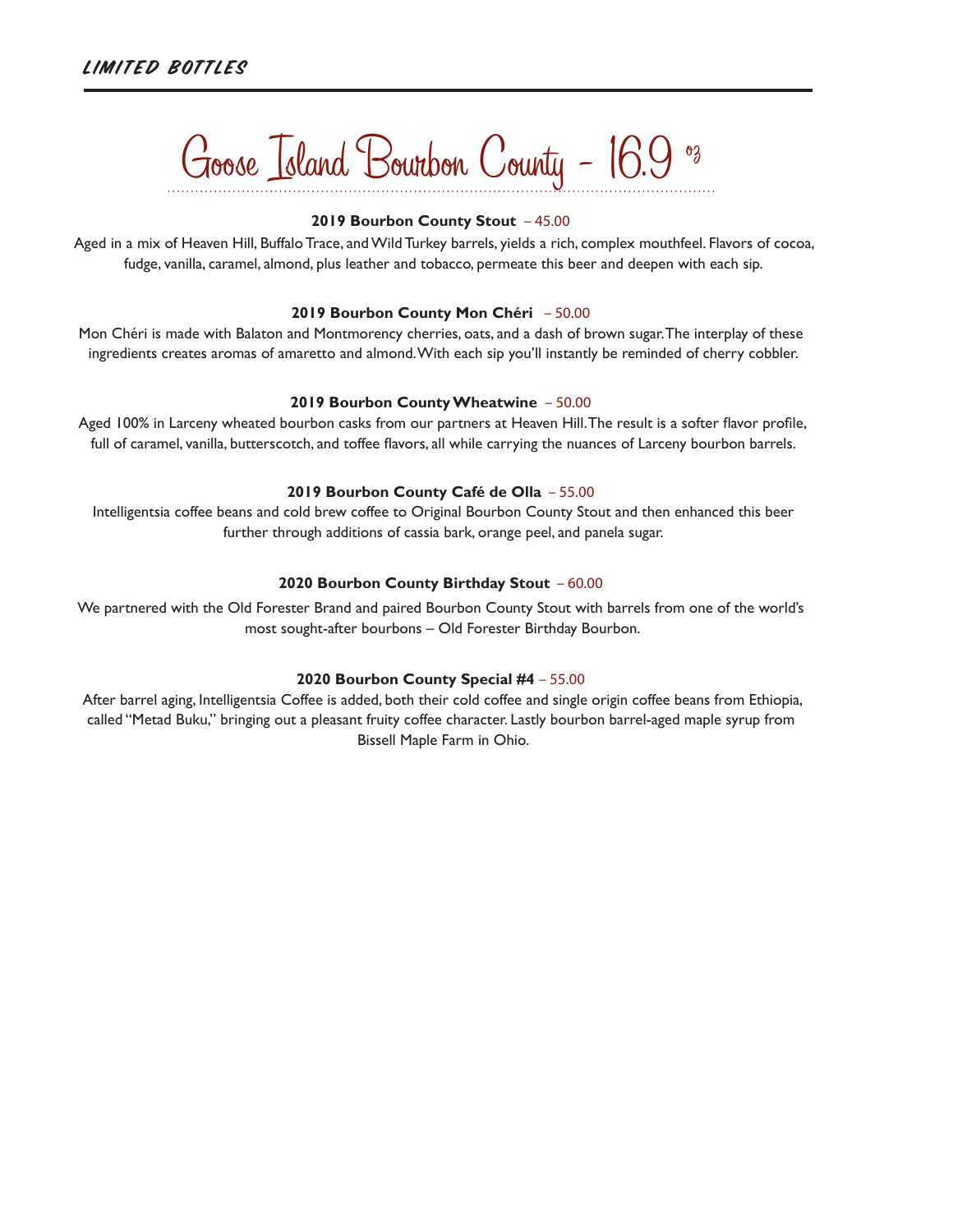

### Bruery Terruex: Frederick H 750ml / 30.00

Berliner Weisse – Tart, funky, & earthy. Aged in oak foeders which brings about a bright refreshing body & complex tartness.

### **Odell Ten Paces Huckleberry Wild Ale** 750ml / 28.00

American Sour Ale – American-Style Wild Ale features a unique blend of yeast strains that produce a complex aroma of tropical fruit and clove like spiciness while accentuating the deep fruit flavors.

### **Solemn Oath: Ticklefight**  $22^{\alpha}$  / 30.00

Barleywine – Massive caramel sweetness & juicy citrus, tropical fruit hop balance. Full bodied, rich & complex with a noticeable alcohol warmth.

### **Deschutes: Dissident** 22<sup>oz</sup> / 28.00

Sour – A specialty release of The Dissident, a truly distinctive Belgian style sour brown ale. This time fermented with wild yeast, boysenberries and aged in oak barrels.

### **Surly: Darkness (2019)** 750ml / 45.00

Russian Imperial Stout – Malty and intense, yet velvety smooth. matured in rye whiskey barrels and brings waves of chocolate, vanilla, dried fruit, and cherry flavors, enhanced by the oak and spice of the barrel.

### **Surly: Darkness (2013)** 22oz / 45.00

Russian Imperial Stout – This massive Russian Imperial Stout brings waves of flavors; chocolate, cherries, raisins, coffee, and toffee, finishing with a non-traditional dose of aroma hops.

#### Oxbow Synthesis 500ml/20.00

Farmhouse Ale – Blend of dark sour ale fermented in red wine barrels and stainless-aged farmhouse ales

### **Oxbow Bobasa Brute** 500ml / 20.00

Barrel-Aged Smoked Bière De Garde – Blend of barrel-aged smoked ales. Young, smoked Bière de Garde is blended with 1- and 2-year-old vintages aged in white wine barrels.

#### **Seattle Cider Perry 2016** 16.9oz / 18.00

Harvest Cider – Early and late season pears are cold-fermented, then aged through the winter to foster the delicate floral, fruity character of this cider. Both soft and complex, an earthy aroma and woody funk give way to citrus and a mellow pear sweetness.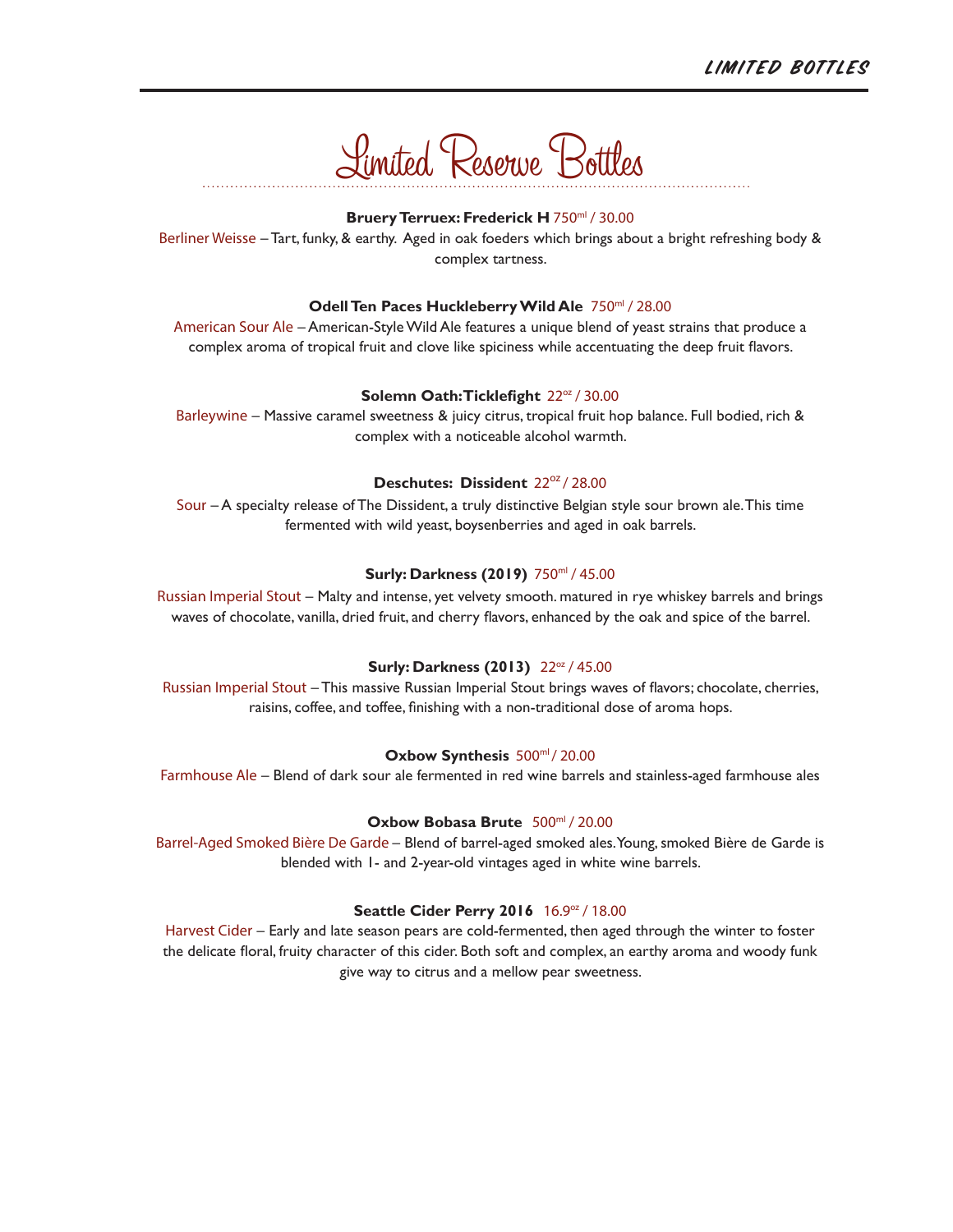### Bottles & Cans



**Revolution: Freedom of Speech** – 7.00 Sour Session Ale - A thirst-quenching declaration for when you want to amplify your voice.

BUILD YOUR OWN GOOSE ISLAND BUCKET OF 5 FOR **ONLY 32.00 BUCKS!** 

**Goose Island: 312** – 7.00 Urban Wheat Ale – Bright, Lemony, a bit Hazy.

**Goose Island: So-Lo** – 7.00 Low Calorie IPA – Big on hops, low on calories, beautifully balanced. 98 calories.

**Goose Island: IPA** – 7.00 IPA – Hoppy with grapefruit, pine and floral notes.

**Goose Island: Summertime** – 7.00 German-Style Kolsch – Fruity, aromatic and Crisp. Highly refreshing for the summer heat.



**Sprecher's Root Beer –** Served on Draught

**Sprecher's LoCal Root Beer–** Handcrafted reduced calorie Root Beer.

**Sprecher's Orange Dream –** Made with Wisconsin honey for a super creamy citrus soft drink.

**Sprecher's Grape –** This refreshing beverage features Concord grape juice and Wisconsin honey.

**Sprecher's Citrus Splash –** A craft soda combining notes of orange, grapefruit, lemon, and lime juice.

**Sprecher's Cheery Cola - Made with Door** County cherry juice and Wisconsin honey.

# Domestic, Import, & Seltzer

**Lone Star** – 5.00 National Beer of Texas.

**Miller High Life - 5.00 12<sup>oz</sup> | 3.00 7<sup>oz</sup>** Known as the 'Champagne of Beers.'

**Miller Lite** – 6.00 Great taste, only 96 calories, original light beer.

**Bud Light** – 6.00 Party right with Bud Light!

**Budweiser** – 6.00 King Of Beers.

**Michelob ULTRA** – 6.00 Stay fit, stay fun, stay balanced, only 95 calories

**Modelo Especial** – 7.00 Brewed as a model of what good beer should be.

**Corona** – 7.00 Find Your Beach.

**Heineken** – 7.00 Known for its signature green bottle & red star.

**Amstel Ligh**t – 7.00 European light lager.

**WHITE CLAW** – 8.00

**Black Cherry** - Balanced between the tartness & sweetness of a perfectly ripe cherry. **Lime** - Refreshing burst of citrus with a crisp & clean finish. **Ruby Grapefruit** - Fresh grapefruit flavor with a satisfying zesty finish. **Mango** - Sweetness of mango added to a crisp hard seltzer.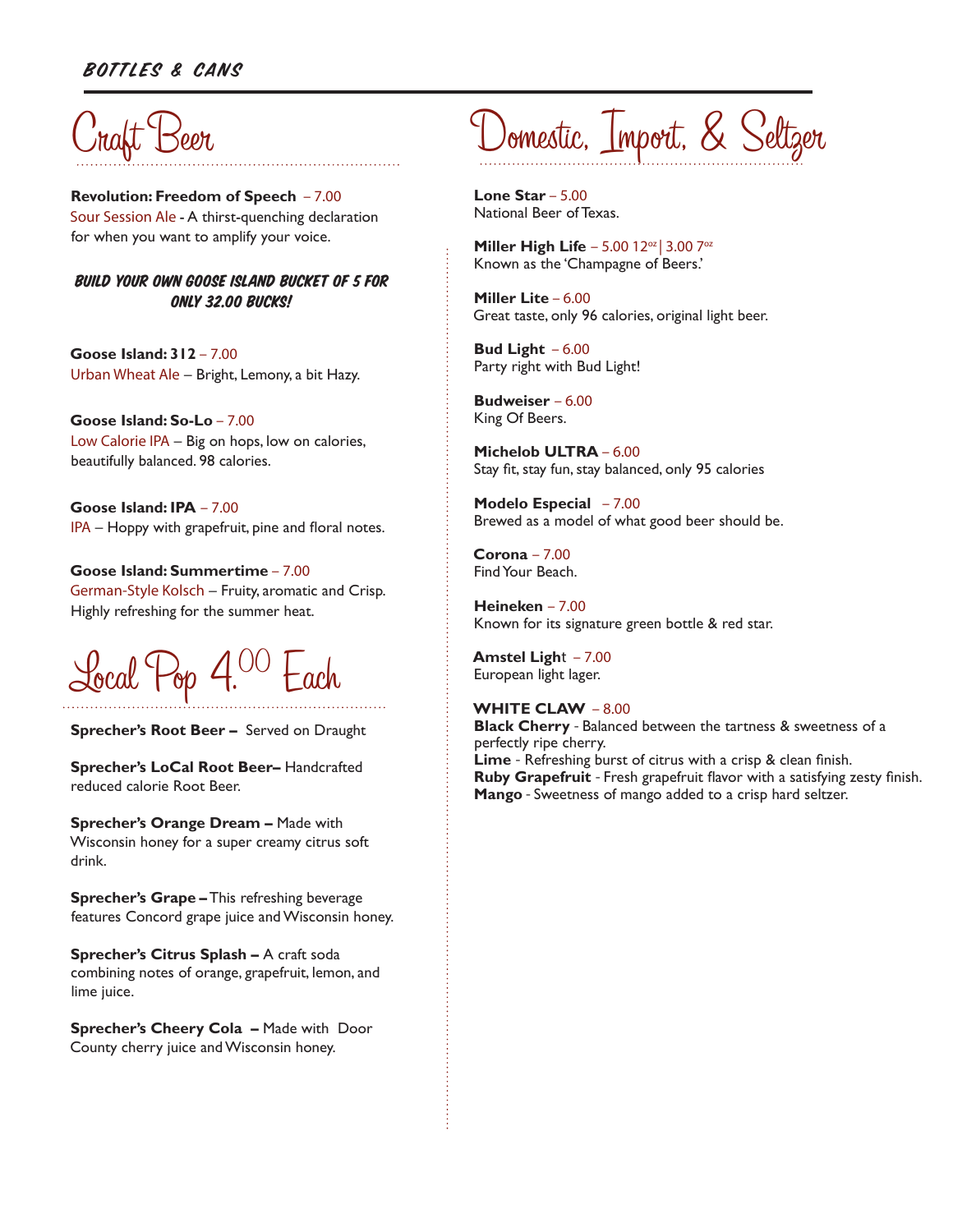$\rm {C}$ ans, 250 $^{\rm {ml}}$ 

**Hogwash Rose or Sparkling Rose** California, USA 14 each 70 Bucket

**Prisma Sauvignon Blac** California, USA 14 each 70 Bucket

White

**Olivier Coste Sauvignon Blanc France** 10.00 / glass 45.00 / bottle

**Terre Gaie 'Claris' Pinot Grigio** Italy 11.00 / glass 49.00 / bottle

**Hess Shirtail Chardonnay** California, USA 11.00 / glass 49.00 / bottle

# Red

**Folly of the Beast Pinot Noir** California, USA 11.00 / glass 49.00 / bottle

**Freelander Cabernet** California, USA 12.00 / glass 54.00 / bottle

**Foxglove Zinfandel** California, USA 13.00 / glass 58.00 / bottle

Rose

**Montrose Rosé** France 13.00 / glass 58.00 / bottle

Sparkling

**Monteros CAVA** France 11.00 / glass 49.00 / bottle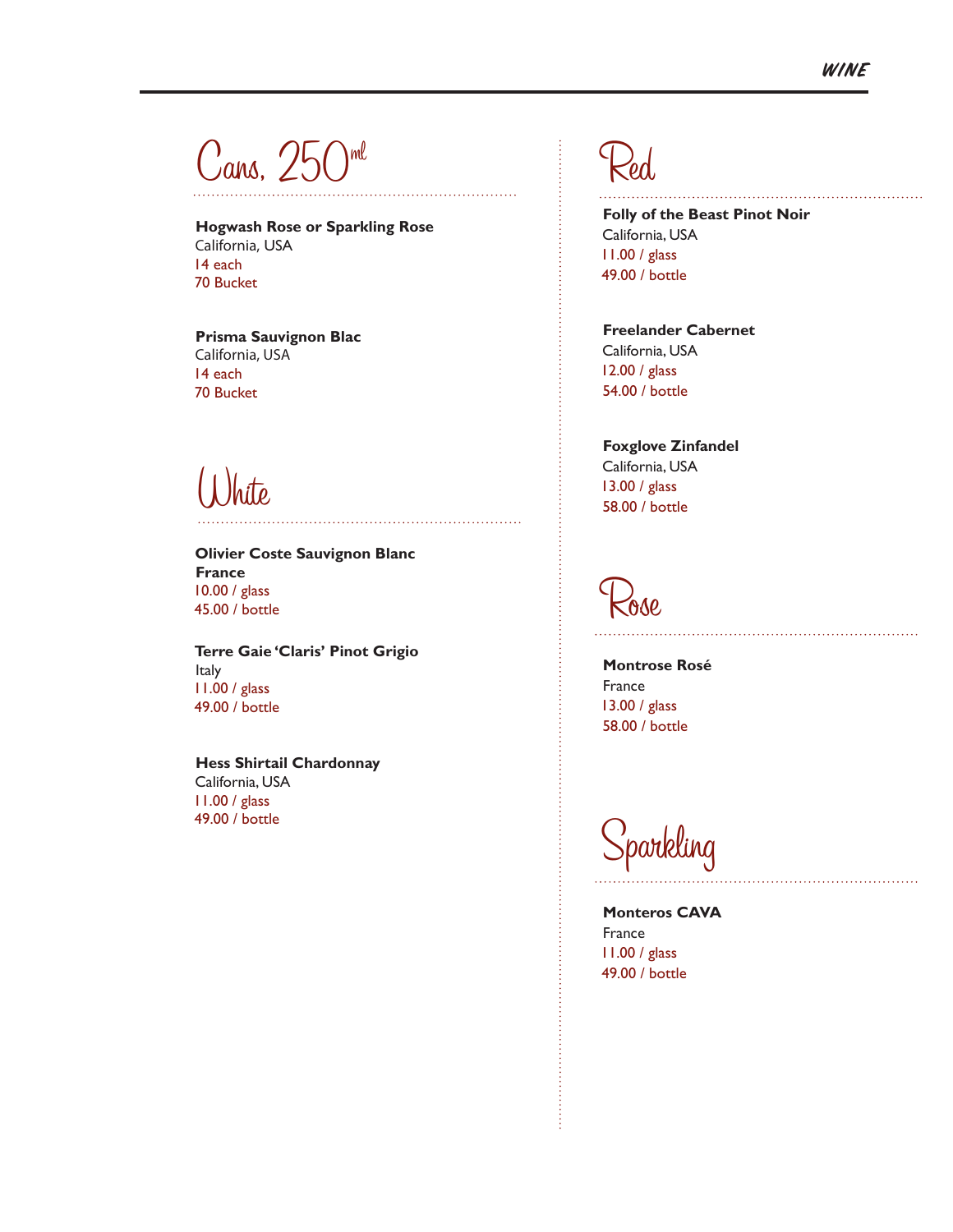## Bourbon

**1792 Full Proof 14 Angels Envy 15 Basil Hayden 15 Bakers 16 Barrell Bourbon 25 Bookers 22 Breckenridge 14 Buffalo Trace 13 Bulleit Bourbon 13 Eagle Rare 16 EH Taylor Small Batch 15 Elijah Craig 14 F.E.W. Bourbon 12 Four Roses Yellow Label 13 Jim Beam 9.5 Knob Creek 12 Maker's Mark 12 Old Forester 86 Proof 11 Old Forester Signature 12 Old Grand Dad 10 Oola Waitsburg Barrel Strength 16 Resilient 14 Year Barrel #105 25 Stagg Jr. 18 Town Branch 11 Very Old Barton 9 Weller 12 Year 18 Weller Special Reserve 13 Weller Antique 107 15 Widow Jane 16 Willett Pot Still 18 Willett Noah's Mill 25 Woodford Reserve 15**

### lonnonnoo.

**Jack Daniels 10 Gentleman Jack 14 George Dickel No 8 12 George Dickel Rye 12**

## Canadian

**Bearface 7 Year 14 Crown Royal 11 JP Wisers 10 Lot 40 14**

## Irish

**Glendalough Double Barrel 12 Green Spot 10 Year 18 Jameson 10 Jameson Caskmates IPA 12 Jameson Caskmates Stout 12 Redbreast 15 27 Slane 12 Tullamore D.E.W. 9.5**

### Japanese

**Nikka Coffey Grain 18.5 Suntory Toki Blended 18 Yamazki 12 Year 30**

## Rye

**Bulleit 13 Chicago Distilling Blind Tiger 14 Corsair Ryemagedon 14 Journeyman Last Feather13 Old Forester 100 Proof 12 Old Overholt 9 Pikesville 14 Pinhook Rye Humor 15 Rabbit Hole 14 Rittenhouse Rye 12 Sazarac 15 Templeton Rye 12 Whistle Pig Old World 28 Whistle Pig Piggyback 14**

## Scotch

**Balvenie Caribbean Cask 14 Year 20 Chivas Regal 12 Year 11 Dewars 12 11 Glenlivet 12 12.5 Glenfiddich 12 14 Glenmorangie 10 14 Highland Park Magnus 13 Johnnie Walker Black 14 Johnnie Walker Red 10.5 Lagavulin 16 32 Laphroig 15 Longrow 14 Maccallen Double Cask 17.5 Oban 14 21 Talisker 10 20**

## Single Barrel

**1792 Single Barrel 16 Blanton's 18.5 Elmer T. Lee 17 Evan Williams14 F.E.W. (Jake Melnick's) 15 Four Roses 16 Rock Hill Farms 17 Russel's Reserve 18.5 Willett 5 Year 32 Willett 6 Year 32**

## Interesting

**Amrut 20 Brenne 15 Corsair Quinoa 12.5 Glendalough 13 Year 25 Glenfiddich Fire & Cane 13 High West Campfire 20**

**J Reiger KC Whiskey 15 Jeffersons Ocean 20 Journeyman Silver Cross 12 Koval Oat 12.5 Oola Discource 'C' 18 Seagrams 7 9 Tullamore D.E.W. Cider Cask 13**